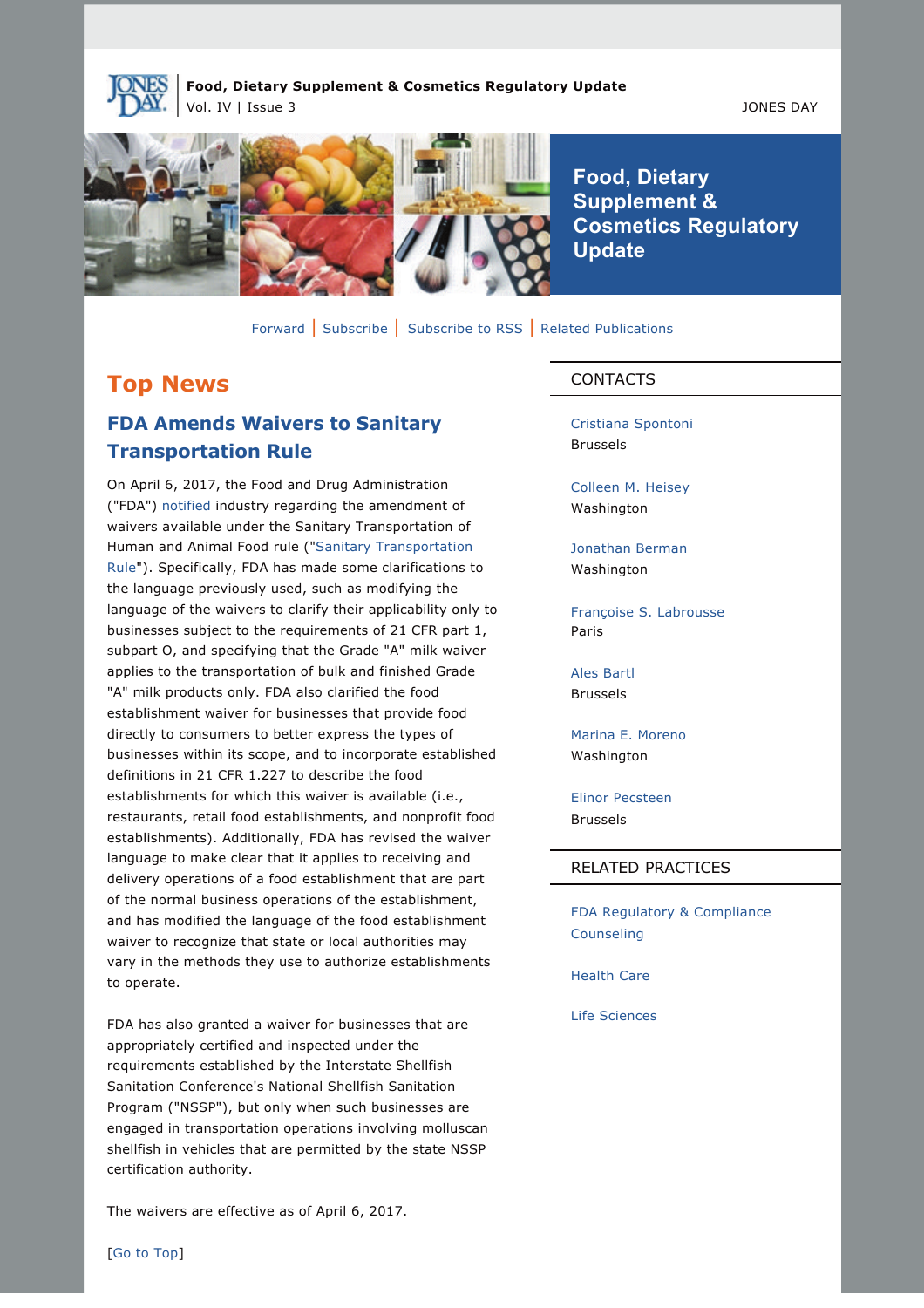## **FDA and Federal Partners Issue New Five-Year Food Safety Analytics Strategic Plan**

On March 24, 2017, FDA, USDA's Food Safety and Inspection Service, and the Centers for Disease Control and Prevention issued their second [Strategic Plan for years 2017–2021. The strategic plan is part](https://www.cdc.gov/foodsafety/ifsac/overview/strategic-plan.html?source=govdelivery&utm_medium=email&utm_source=govdelivery)  [of the agencies' Interagency Food Safety Analytics Collaboration \("IFSAC"\) to "improve coordination of](https://www.cdc.gov/foodsafety/ifsac/overview/strategic-plan.html?source=govdelivery&utm_medium=email&utm_source=govdelivery)  federal food safety analytic efforts and address cross-cutting priorities for food safety data collection, [analysis, and use."](https://www.cdc.gov/foodsafety/ifsac/overview/strategic-plan.html?source=govdelivery&utm_medium=email&utm_source=govdelivery)

Under the new strategic plan, IFSAC will focus on "continuing to improve estimates of the sources of foodborne illnesses and developing methods to estimate how these sources change over time." The plan outlines key objectives to achieve three main goals: (i) to improve the use and quality of new and existing data sources; (ii) to improve analytic methods and models; and (iii) to enhance communication about IFSAC progress.

[[Go to Top\]](https://jonesday.vuture.net/API/Print/Preview/Screen?url=https%3a%2f%2fjonesday-ecommunications.com%2f239%2f844%2fcompose-email%2ffood--dietary-supplement-and-cosmetics-regulatory-update.asp%3fwidth%3d1024#top)

### **FDA Recognizes DUNS Number for Importer Identification**

On March 31, 2017, FDA issued a [guidance formally recognizing the Data Universal Numbering System](https://www.fda.gov/downloads/Food/GuidanceRegulation/GuidanceDocumentsRegulatoryInformation/UCM549647.pdf) [\("DUNS"\) number a](https://www.fda.gov/downloads/Food/GuidanceRegulation/GuidanceDocumentsRegulatoryInformation/UCM549647.pdf)s an acceptable unique facility identifier ("UFI") for importers responsible for meeting the requirements of the Foreign Supplier Verification Programs ("FSVP") rule. The [final FSVP rule,](https://www.fda.gov/Food/GuidanceRegulation/FSMA/ucm361902.htm?source=govdelivery&utm_medium=email&utm_source=govdelivery) which requires that importers perform certain risk-based activities to verify that food imported into the United States has been produced in a manner that meets applicable U.S. safety standards, previously indicated that FDA might consider DUNS numbers as acceptable UFI(s). FDA [stated](https://www.fda.gov/Food/NewsEvents/ConstituentUpdates/ucm549668.htm), "the identification of importers will help the FDA effectively implement, monitor compliance with, and enforce the FSVP requirements."

[[Go to Top\]](https://jonesday.vuture.net/API/Print/Preview/Screen?url=https%3a%2f%2fjonesday-ecommunications.com%2f239%2f844%2fcompose-email%2ffood--dietary-supplement-and-cosmetics-regulatory-update.asp%3fwidth%3d1024#top)

### **EU Adopts Official Controls Regulation**

On April 7, 2017, [Regulation \(EU\) 2017/625](http://eur-lex.europa.eu/legal-content/EN/TXT/?uri=uriserv%3AOJ.L_.2017.095.01.0001.01.ENG&toc=OJ%3AL%3A2017%3A095%3ATOC) on official controls and other official activities performed to ensure the application of food and feed law, animal health and welfare rules, and plant health and plant protection products ("Regulation") was published in the Official Journal of the EU. This Regulation is aimed at aligning and harmonizing rules for inspections by EU competent authorities, as well as at boosting the fight against food fraud in the European Union. The Regulation will enter into force on April 27, 2017, and partially apply as of December 14, 2019. Other compliance dates apply. For example, the provisions of the regulation for establishing an EU reference laboratory are applicable from April 29, 2018.

[[Go to Top\]](https://jonesday.vuture.net/API/Print/Preview/Screen?url=https%3a%2f%2fjonesday-ecommunications.com%2f239%2f844%2fcompose-email%2ffood--dietary-supplement-and-cosmetics-regulatory-update.asp%3fwidth%3d1024#top)

#### **EFSA Publishes its Annual Activity Report for 2016**

On March 30, 2017, the European Food Safety Authority ("EFSA") published its [Annual Activity Report](http://www.efsa.europa.eu/sites/default/files/corporate_publications/files/ar2016.pdf) presenting the outcomes and results of its 2016 activities. Among other items, the Report highlights the publication by EFSA of close to 500 scientific outputs in fields such as antimicrobial resistance, microplastics and nanoplastics in food, the reevaluation of food colors, novel foods, the cumulative risk assessment of pesticides, and the dietary reference values for vitamins. The report also highlights the introduction of EFSA's Strategy 2020, which translates the key priorities of EFSA's work into strategic objectives and illustrates how EFSA will face the opportunities and challenges of the coming years. The strategy also introduces EFSA's new mission statement "Trusted science for safe food," which is meant to reflect the essence of its work: providing independent scientific advice to EU risk managers to ensure safe food for European citizens.

[[Go to Top\]](https://jonesday.vuture.net/API/Print/Preview/Screen?url=https%3a%2f%2fjonesday-ecommunications.com%2f239%2f844%2fcompose-email%2ffood--dietary-supplement-and-cosmetics-regulatory-update.asp%3fwidth%3d1024#top)

# **EFSA Consults on Draft Guidance for the Assessment of Feed Additives**

On April 6, 2017, EFSA opened for public consultation its [draft guidance](http://www.efsa.europa.eu/sites/default/files/consultation/170406.pdf) for the assessment of the safety of feed additives for target species. This document aims to complement Regulation (EC) 429/2008 to support applicants in the preparation and submission of an application and technical dossier for the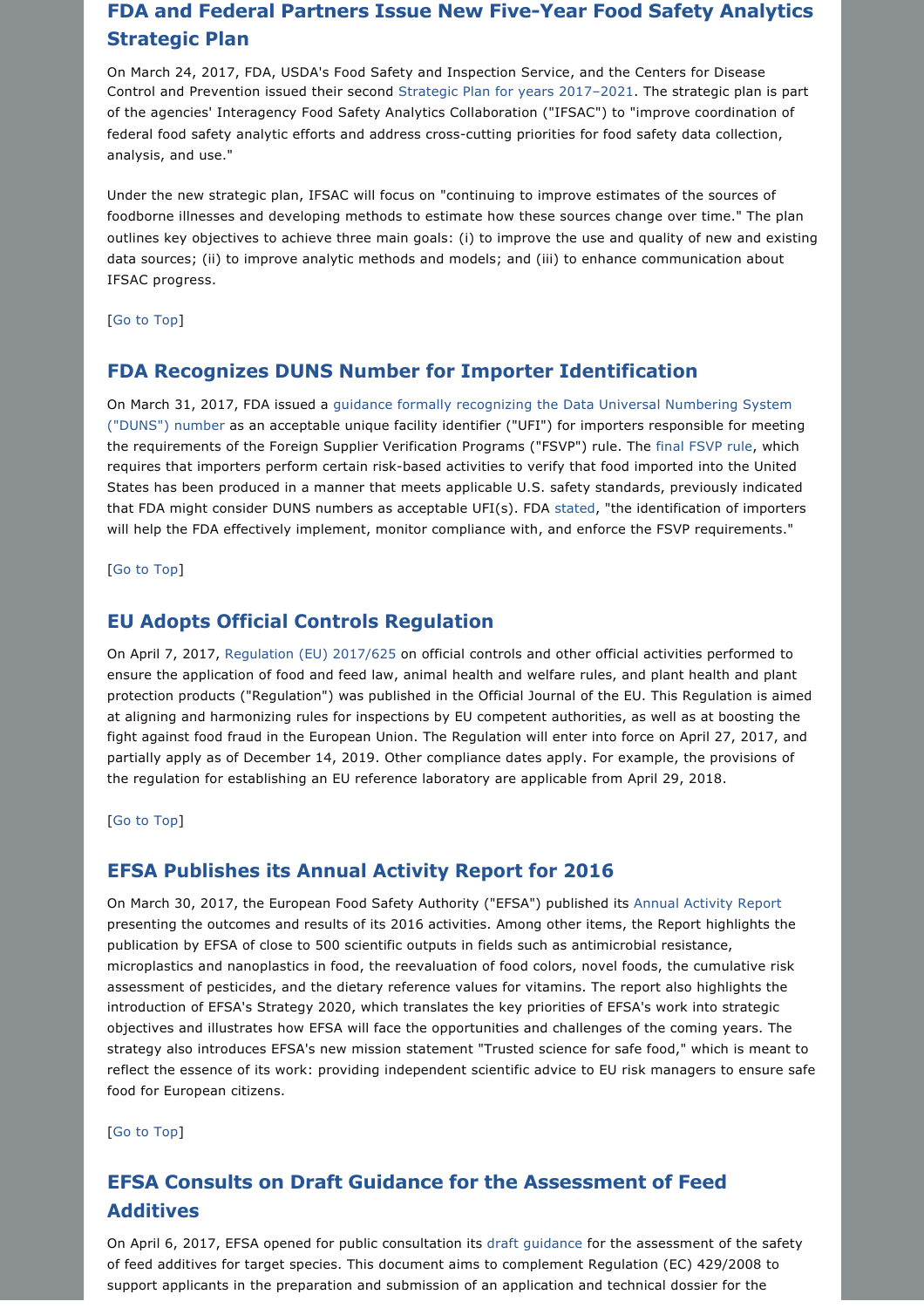authorization of a feed additive in accordance with Regulation (EC) No 1831/2003. The EFSA draft guidance aims to encourage the reduction and replacement of tests using experimental animals. For this purpose, the draft guidance provides a list of feed additives for which safety can be presumed without additional studies. For all other additives, the EFSA draft guidance recommends as a first step the assessment of the safety of the feed additive by an extensive literature review. The draft guidance recommends that applicants use toxicity data (existing or new) from repeated dose studies in laboratory animals or conduct tolerance studies in target animals only if safety cannot be established through literature searches. *Comments are due May 31, 2017.*

[[Go to Top\]](https://jonesday.vuture.net/API/Print/Preview/Screen?url=https%3a%2f%2fjonesday-ecommunications.com%2f239%2f844%2fcompose-email%2ffood--dietary-supplement-and-cosmetics-regulatory-update.asp%3fwidth%3d1024#top)

### **European Commission Implements a Coordinated Pesticides Control Program for 2018, 2019, and 2020**

On April 7, 2017, the [Commission Implementing Regulation 2017/660](http://eur-lex.europa.eu/legal-content/EN/TXT/?uri=uriserv%3AOJ.L_.2017.094.01.0012.01.ENG&toc=OJ%3AL%3A2017%3A094%3ATOC) ("Regulation") was published in the Official Journal of the EU. The Regulation is a coordinated multiannual control EU program for years 2018, 2019, and 2020, to ensure compliance with maximum residue levels of pesticides and to assess the consumer exposure to pesticide residues in and on food of plant and animal origin. This Regulation is intended to monitor pesticides contained in foodstuffs over a series of three-year cycles to allow consumer exposure and the application of EU legislation to be assessed. The Regulation requires that EU Member States, throughout these years, take and analyze samples for the pesticide/product combinations as listed in Annex I to the Regulation. Such samples include, for example, the presence of 2 Phenylphenol, acephate, biphenyl, or glyphosate in wheat grains, bananas, or broccoli, for 2018.

[[Go to Top\]](https://jonesday.vuture.net/API/Print/Preview/Screen?url=https%3a%2f%2fjonesday-ecommunications.com%2f239%2f844%2fcompose-email%2ffood--dietary-supplement-and-cosmetics-regulatory-update.asp%3fwidth%3d1024#top)

#### **Other News**

[U.S. senators introduced the "Food Security is National Security Act of 2017" bill,](https://www.congress.gov/115/bills/s616/BILLS-115s616is.pdf) which, if passed, would add the Secretary of Agriculture and the Secretary of Health and Human Services as members of the Committee on Foreign Investment in the United States and would require the Committee to consider the security of the food and agriculture systems of the United States as a factor when determining whether to take action with respect to foreign investment.

[FDA publishes a conversation with Richard Ball, Joseph Corby, and Erik Mettler on "the FDA–State](https://www.fda.gov/Food/GuidanceRegulation/FSMA/ucm549944.htm?source=govdelivery&utm_medium=email&utm_source=govdelivery) [Partnership to Keep Foods Safe."](https://www.fda.gov/Food/GuidanceRegulation/FSMA/ucm549944.htm?source=govdelivery&utm_medium=email&utm_source=govdelivery)

[FDA announces it is investigating new label statements to make the presence of milk more clear on food](https://www.fda.gov/Food/RecallsOutbreaksEmergencies/SafetyAlertsAdvisories/ucm550330.htm)  [products](https://www.fda.gov/Food/RecallsOutbreaksEmergencies/SafetyAlertsAdvisories/ucm550330.htm) suitable for lactose-intolerant individuals but unsuitable for milk-allergic individuals.

[[Go to Top\]](https://jonesday.vuture.net/API/Print/Preview/Screen?url=https%3a%2f%2fjonesday-ecommunications.com%2f239%2f844%2fcompose-email%2ffood--dietary-supplement-and-cosmetics-regulatory-update.asp%3fwidth%3d1024#top)

### **Regulatory Updates**

#### **FDA Issues Technical Amendments to Importer Food Regulations**

In the [March 30, 2017,](https://www.gpo.gov/fdsys/pkg/FR-2017-03-30/pdf/2017-06201.pdf) *Federal Register,* FDA amended its prior notice of imported food regulations to reflect a change in the electronic data interchange system and its expanded capabilities, to correct inaccurate number designations in section headings, and to reflect a change in an FDA office name. This action is ministerial or editorial in nature. *The rule was effective March 30, 2017.*

[[Go to Top\]](https://jonesday.vuture.net/API/Print/Preview/Screen?url=https%3a%2f%2fjonesday-ecommunications.com%2f239%2f844%2fcompose-email%2ffood--dietary-supplement-and-cosmetics-regulatory-update.asp%3fwidth%3d1024#top)

## **Upcoming Meetings, Workshops, and Conferences**

[Public Meeting of the National Organic Standards Board](https://www.gpo.gov/fdsys/pkg/FR-2016-11-25/pdf/2016-28383.pdf) to assist the United States Department of Agriculture in the development of standards for substances to be used in organic production and to advise the Secretary of Agriculture on any other aspects of the implementation of Organic Foods Production Act, **April 13, 2017**, via webinar, and **April 19–21, 2017**, in Denver, CO.

[Public Meeting of the Agricultural Marketing Service's \("AMS"\) Plant Variety Protection Board](https://www.gpo.gov/fdsys/pkg/FR-2017-04-11/pdf/2017-07214.pdf) to discuss a variety of topics including, but not limited to, work and outreach plans, subcommittee activities, and